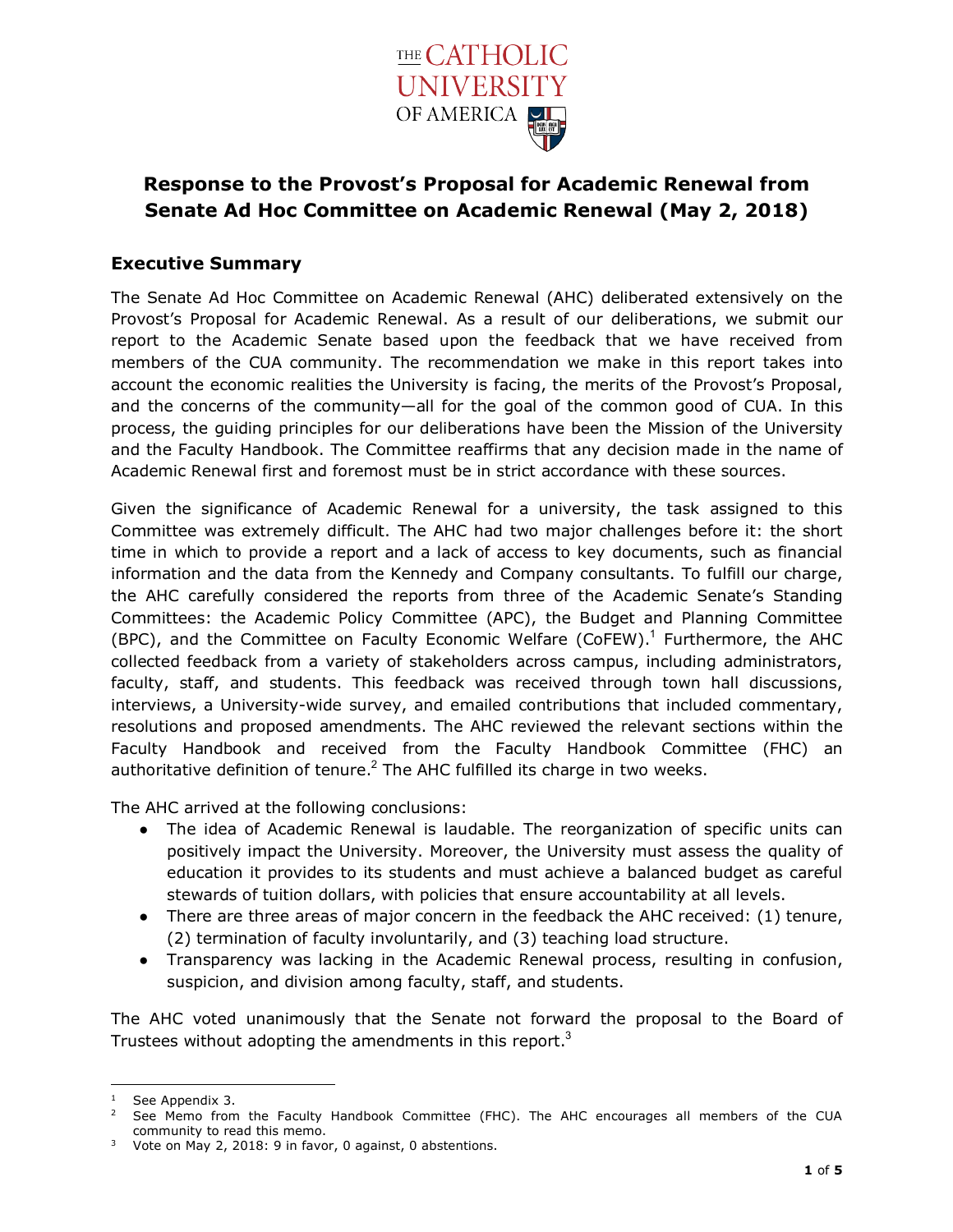### **Three Issues of Concern**

#### **1. Tenure: A Permanent Appointment**

The Provost's Proposal suggests the separation of 35 full-time faculty to realize a savings of \$3.5 million. The Proposal asserts that some of these separations will require the involuntary termination of tenured faculty. It is claimed, with the support of the Office of General Counsel, that "while our specific conditions are not envisioned by the Handbook, the existing Handbook procedures are general enough that we can and should adhere to them as closely as possible supported by and possible under the provisions of the faculty handbook." The AHC has not seen any legal opinion of the General Counsel to this extent, although the Provost was asked for it.

The Provost's position is that the procedures in the Handbook should be adhered to "as closely as possible;" it is the finding of this Committee that such an adherence must be according to specific procedures stated in the Handbook rather than general, unstated ones. In the case of the termination of faculty with tenure, the specificity of these procedures is clearly laid out. The Faculty Handbook Committee (FHC) identifies the Faculty Handbook as one of the governing documents of the University.<sup>4</sup> The Handbook defines tenure as "a permanent appointment" (II-B-2.017). As a permanent appointment, tenure is lost only by means clearly and explicitly enumerated in the Handbook: for cause, declared financial exigency, and the closure of a program. It is precisely because tenure is a permanent appointment that a strict interpretation of the circumstances allowing for the termination of tenured faculty is required.

Tenure is not identical with academic freedom. Although the two are related, the FHC memo states that "the concept of academic freedom is not included in the criteria for the grant or denial of tenure, thus emphasizing the distinction between the two."<sup>5</sup> In the FHC memo, the distinction between academic freedom and tenure, made by University counsel in the Curran case, was brought to mind: "a professor might be denied the ability to teach in a particular faculty but that denial does not remove tenure; the two are independent."<sup>6</sup>

In addition to the authentic interpretation given by the FHC, the AHC has received many statements and testimony on the issue of tenure. There is broad agreement in the University community that touching tenure beyond that which is provided for in the Handbook is like playing with fire.

In the context of stating the Aims and Goals of CUA, our Mission Statement observes of this University that "As a member of the American academic community, it accepts the standards and procedures of American institutions and seeks to achieve distinction within the academic world." (Mission statement of The Catholic University of America). One of the standards of the American academic community refers to issues of tenure. The American Association of University Professors (AAUP) defines a tenured appointment as "an indefinite appointment that can be terminated only for cause or under extraordinary circumstances such as financial exigency and program discontinuation." This language is mirrored in the CUA Faculty Handbook (II.G).

See Memo from the Faculty Handbook Committee.

 $\frac{5}{6}$  Ibid., 3.

Ibid.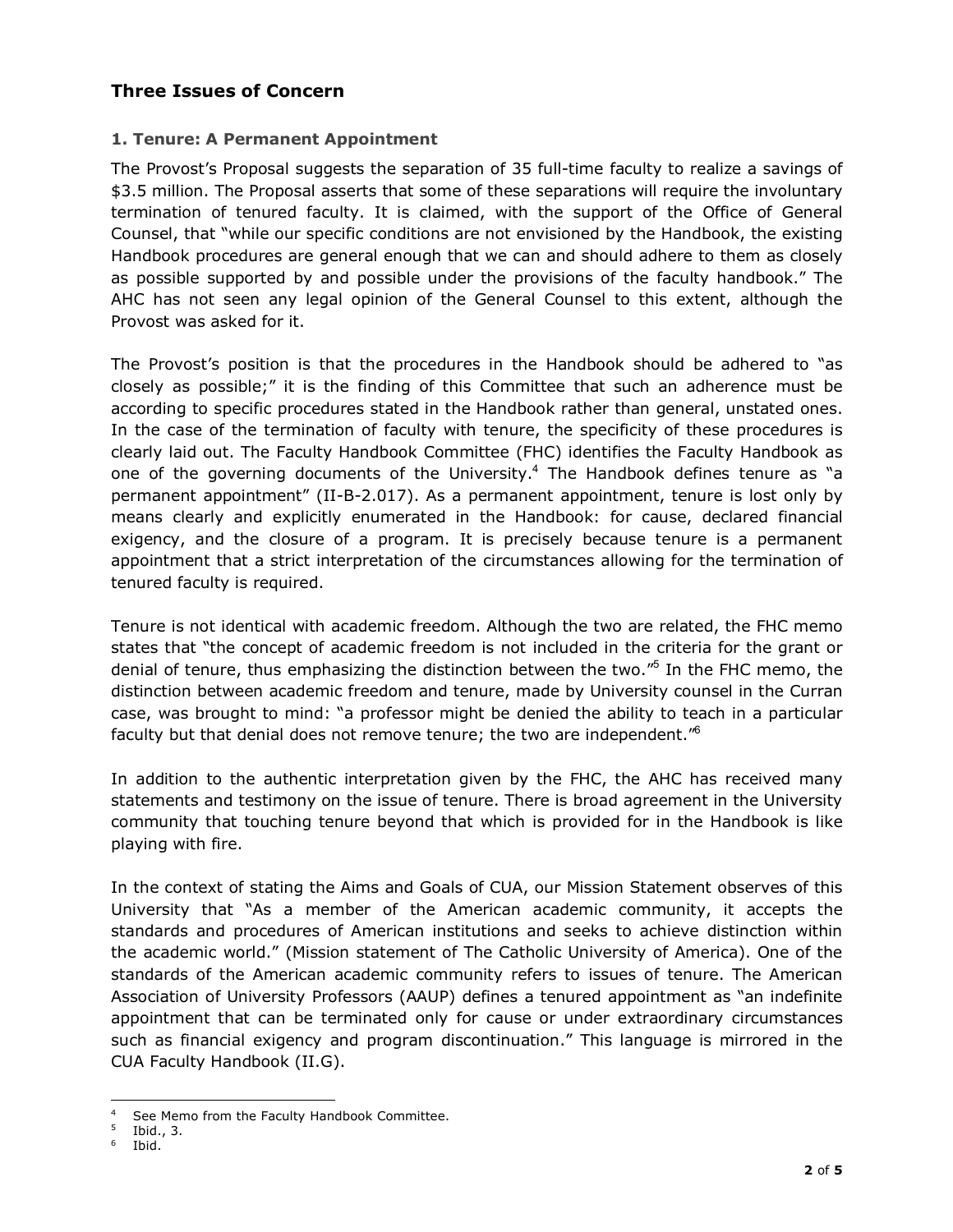The Committee therefore urges to remove from the Proposal all language related to the involuntary termination of tenured faculty and to firmly commit to upholding tenure as a permanent institution as described within and by the American academic community.

### **2. Termination of Faculty**

In addition to opposing the removal of tenured faculty, the committee finds it unjustified to terminate any full-time faculty solely on the basis of Academic Renewal. Full-time faculty are productive members of our University and as such are integral to its Mission. The amount of money that will be saved for the remaining individuals who have not already taken a buyout can be found in other places in the budget (*e.g.* by allowing the academic units to keep the profit they make on summer programs, by further consolidation of academic units to reduce administrative costs, or by short-term deficit spending while the University works out a new marketing and recruitment plan for new students).

# **3. Teaching Load**

The teaching load as proposed in the original Academic Renewal Proposal (3:3 and 2:2) in light of the classification of units as "doctoral," "professional," and "undergraduate," was seen as unnecessarily divisive. The AHC also heard concerns regarding responsibilities associated with graduate student education outside of the classroom, which is currently not accounted for in teaching load consideration. Likewise, undergraduate research is an important yet time consuming endeavor that is currently not counted. These are only two examples of multiple and varied teaching activities not accounted for in teaching load determinations.

The AHC received a suggestion to establish a Unit Standards Committee (USC) to address inconsistencies in teaching loads across the University. Such a committee would achieve many of the objectives the Provost's Proposal originally sought, without the need for the unit classification system. Instead, the 3:3 teaching load for tenured and tenure-track faculty as spelled out in the Handbook is confirmed, but the USC will set standards to recommend course reductions for tenured and tenure-track faculty and recommend course equivalencies in consultation with each unit. For example the supervision of doctoral students can lead to a 2:2 course load. The USC's new workload equivalency system will be implemented in Fall 2019.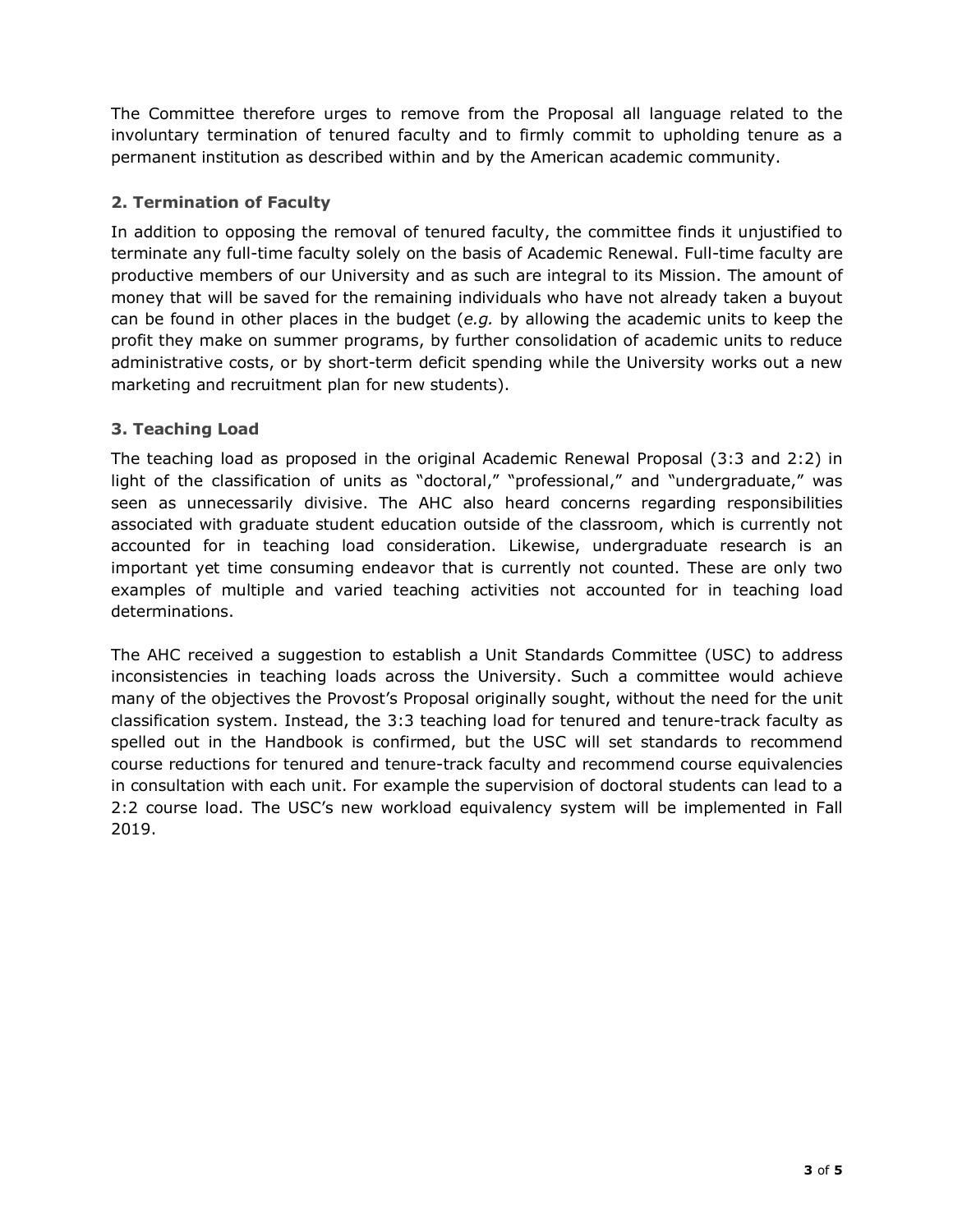### **Overarching Theme: Lack of Transparency and Accountability**

Concerns on transparency and accountability are overarching themes in the feedback gathered by the AHC. Among these concerns were questions about finances, including administrative salaries, revenues, expenditures, and academic budget deficits. Other questions are centered around Kennedy and Company's methodology and findings. Furthermore, the lack of specificity in the Proposal itself led to questions about its implementation.

The Committee recognizes that the proposal has not only caused enthusiasm, but it has likewise—and regrettably—been the source for grief, anxiety, pain, and even division in the academic community. It is in this context that the introduction to the pastoral constitution *Gaudium et spes* of the Second Vatican Council comes to mind: "The joys and hopes and the sorrows and anxieties of people today, especially of those who are poor and afflicted, are also the joys and hopes, sorrows and anxieties of the disciples of Christ."7 The AHC offers the following amendments in the hopes of beginning a process of healing.

#### **Recommendations**

The AHC proposes a series of amendments to addresses the major issues of tenure, termination of faculty involuntarily, and teaching load that can be found in a separate attachment.

<sup>7</sup> Vatican II, Pastoral constitution on the Church in the world *Gaudium et spes* 1.